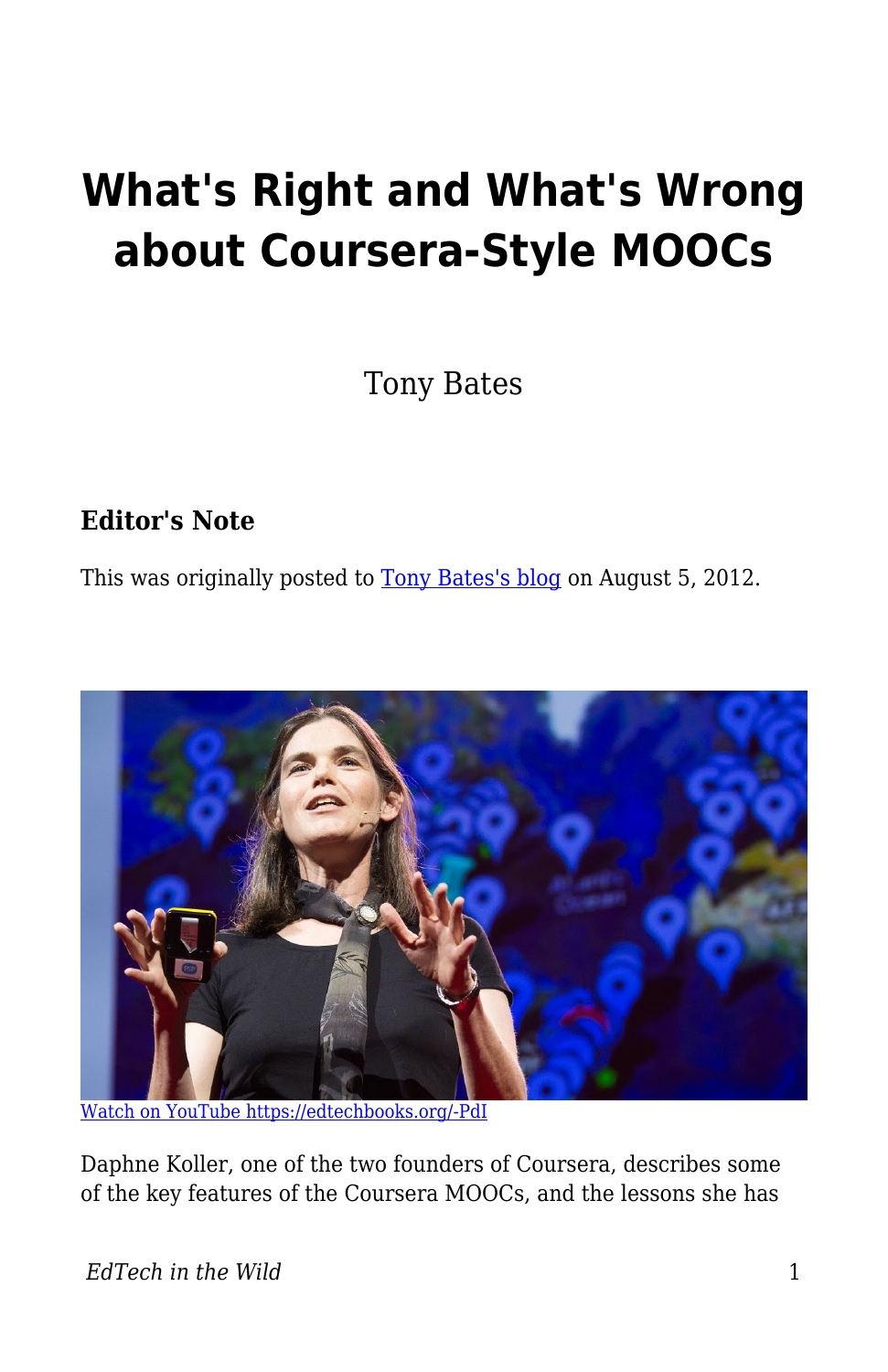learned to date about teaching and learning from these courses. The video is well worth watching, just for this.

However I'm probably going to suffer the same kind of fate of the Russian female punk band, [Pussy Riot](http://content.usatoday.com/communities/ondeadline/post/2012/07/russian-punk-band-pussy-riot-plead-not-guilty/1#.UB7_dmmXQQA), by spitting on the altar of MOOCs, but this TED talk captures for me all that is both right and wrong about the MOOCs being promoted by the elite US universities.

Let me start by saying that I actually applaud Daphne Koller and her colleagues for developing massive open online MOOCs. Any attempt to make the knowledge of some of the world's leading experts available to anyone free of charge is an excellent endeavour. If only it stopped there.

What I object to is the hubris and misleading claims that are evident in this TED video. As someone once said about one of Sigmund Freud's lectures, what is new is not true, and what is true is not new.

### **Myth 1: MOOCs increase access to higher education in developing countries**

She starts by using the example of students being trampled to death trying to get into the line for the very few places left open by the campus-based University of Johannesburg in South Africa. This is a particularly maladroit example. Yes, there is a desperate shortage of conventional university places in South Africa. But South Africa has probably the oldest distance and open teaching university in the world, UNISA, currently with over 160,000 students. Just providing not for credit open online learning from the USA will not solve South Africa's access problems (especially as most of those seeking university places do not have home Internet access). Indeed, to suggest that Coursera is an alternative to conventional university education takes the pressure off governments such as South Africa's to find their own, indigenous solutions to access to higher education.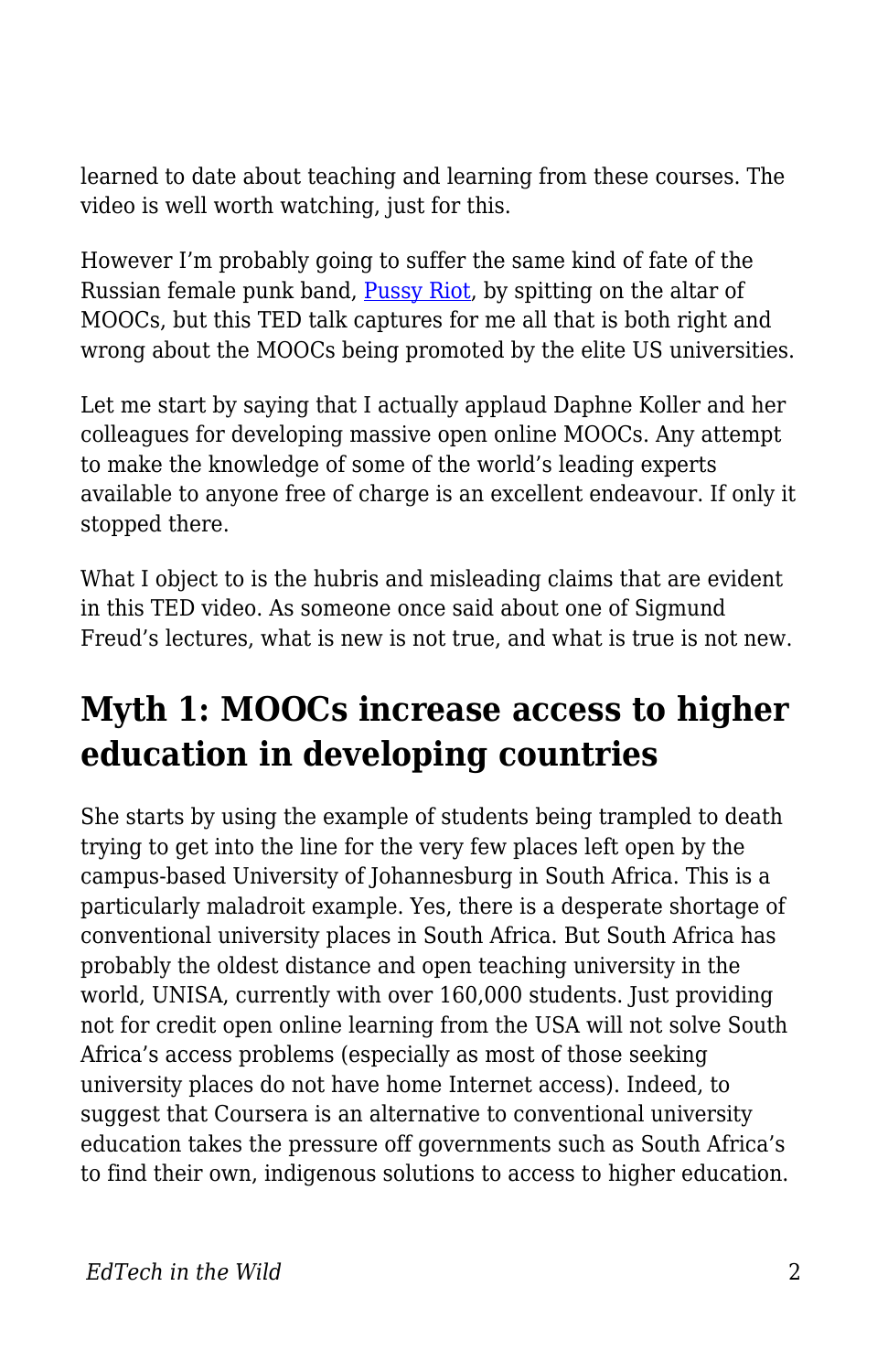If Stanford or MIT gave credit for these courses to students from South Africa who succeeded in the exams, and then awarded them full degrees, then that might be different. But these elite universities continue to treat MOOCs as a philanthropic form of continuing education, and until these institutions are willing to award credit and degrees for this type of program, we have to believe that they think that this is a second class form of education suitable only for the unwashed masses.

#### **Myth 2: new pedagogy**

Second, the teaching methods used by most of the Coursera courses so far are based on a very old and outdated behaviourist pedagogy, relying primarily on information transmission, computer marked assignments and peer assessment. Behaviourist pedagogy has its value, especially where there are right and wrong answers, facts or procedures that must be learned, or students lack higher level cognitive processing skills. In other words it works reasonably well for certain levels of training. But it is extremely difficult if not impossible to teach higher order skills of critical thinking, creative thinking, and original thinking using behaviourist pedagogy, the very skills that are needed in a knowledge-based society. (It should be noted that the 'Canadian' MOOCs of Stephen Downes, George Siemens and Dave Cormier do not suffer from this fault).

Third, and this is the most enraging part of the presentation for me, Daphne Koller talks as if she invented online learning, and that nothing was known beforehand about works and doesn't work in online learning. So she has discovered that students learn better if they are active, so there are lots of tests and activities in the courses. It is better to break up monolithic one hour lectures into smaller, more digestible chunks. Both these strategies in fact date back to the UK Open University print packages forty years ago and it has been standard practice to incorporate such strategies in most online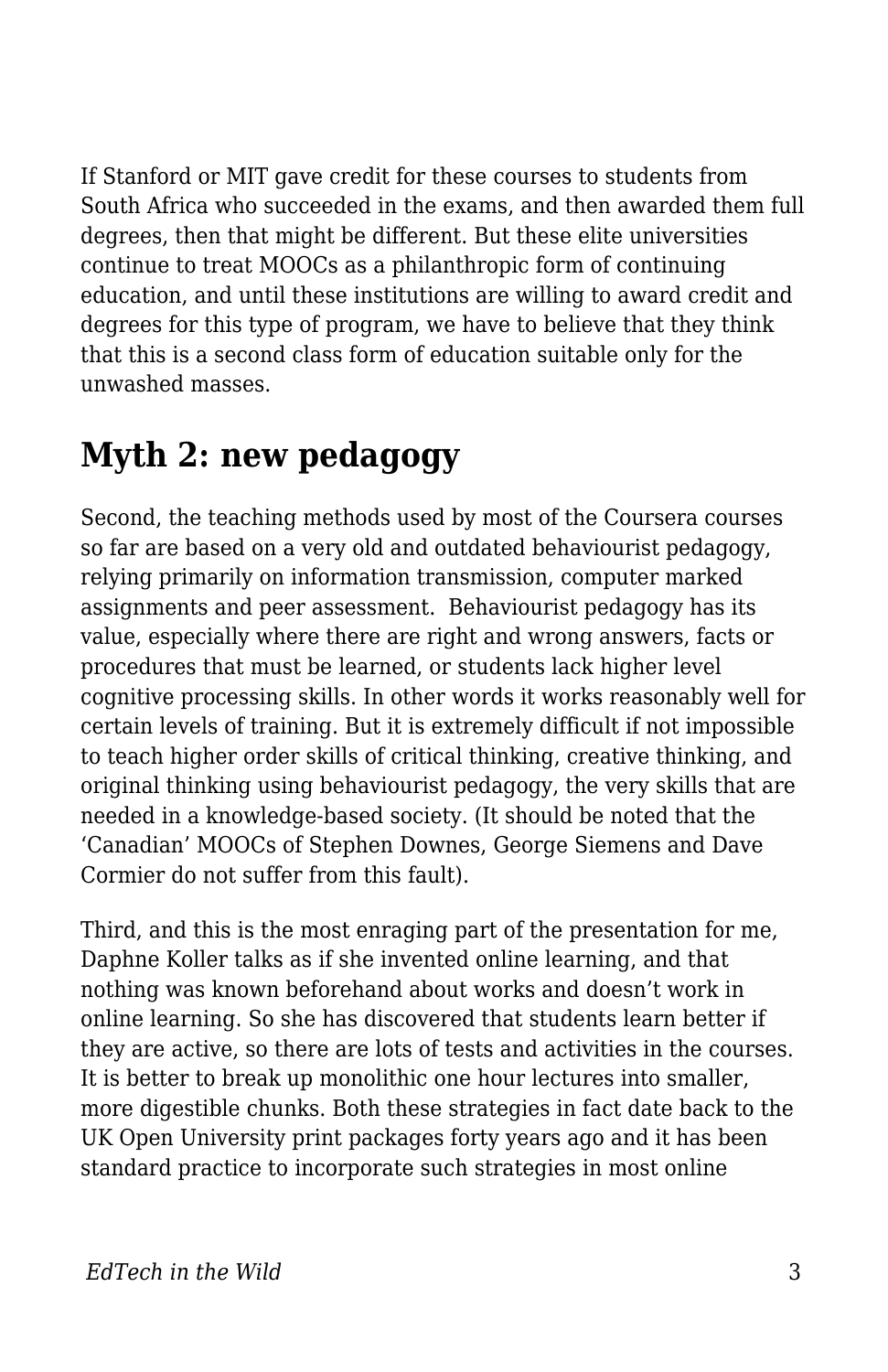learning since it began on a serious scale 20 years ago.

Her comparisons are all with the weaknesses of lecture-based teaching. For this we should perhaps be thankful but again this is not new – online educators have been making this point again for over 20 years. And now Coursera is creating local or online study groups: again standard practice in other forms of online learning.

## **Myth 3: big data will improve teaching**

One example used in the video was how computer-tracking of student activities can identify weaknesses in the teaching. The example was over 2,000 students giving the same wrong answer to a multiple choice question. In other words, Coursera is using trial and error as a form of teaching: try something, and if it doesn't work, correct it the next time round. However, if they followed good design principles from the outset – for instance working with an instructional designer who could spot such errors or pre-testing material before it goes out to hundreds of thousands of guinea pig students – many of these 'errors' in teaching would be avoided in the first place. It is far, far better to avoid errors in teaching than to try to correct them afterwards: unlearning is much harder. With massive numbers of online students, the negative impact is equally massive.

### **Myth 4: Computers personalize learning**

No, they don't. They allow students alternative routes through material and they allow automated feedback but they do not provide a sense of being treated as an individual. This can be done in online learning, but it needs online intervention and presence in the form of discussion, encouragement, and an understanding of an individual student's needs. The TED lecture omitted any discussion of completion rates. Again, this should not be the measure of MOOCs, but if you are going to argue that this form of teaching is superior to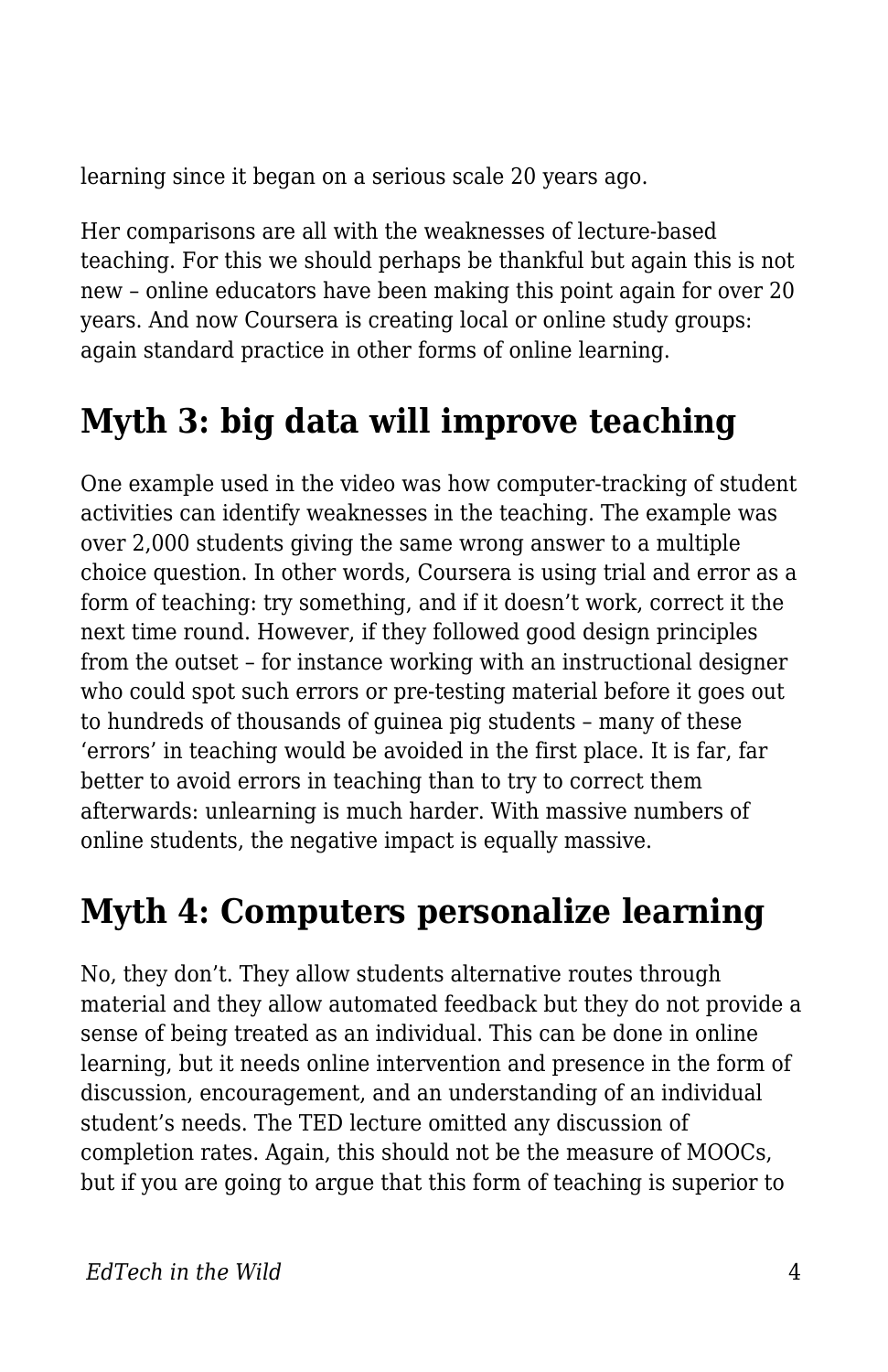other forms of online learning, then discussion of completion rates becomes valid.

Daphne Koller's final comment is telling:

*'We should spend less time at universities filling our students' minds with content by lecturing at them, and more time igniting their creativity … by actually talking with them.'* 

However, that requires the presence of a teacher, either in the class or online.

#### **Conclusion**

I am sad having to write this. Daphne Koller gave a good lecture. Even these MOOCs are valuable, because, coming from elite universities, they have woken up the media in particular, and brought online learning to the attention of the public. I believe MOOCs have great potential for higher education: but not these MOOCs. And please, is it too much to ask for a little humility? (Probably, from so-called elite institutions).

Lastly, be careful what you wish for. Underlying all this is a fundamental question: is online learning best left to computer scientists or to teachers (or even students)? I know where I stand on this. What about you?